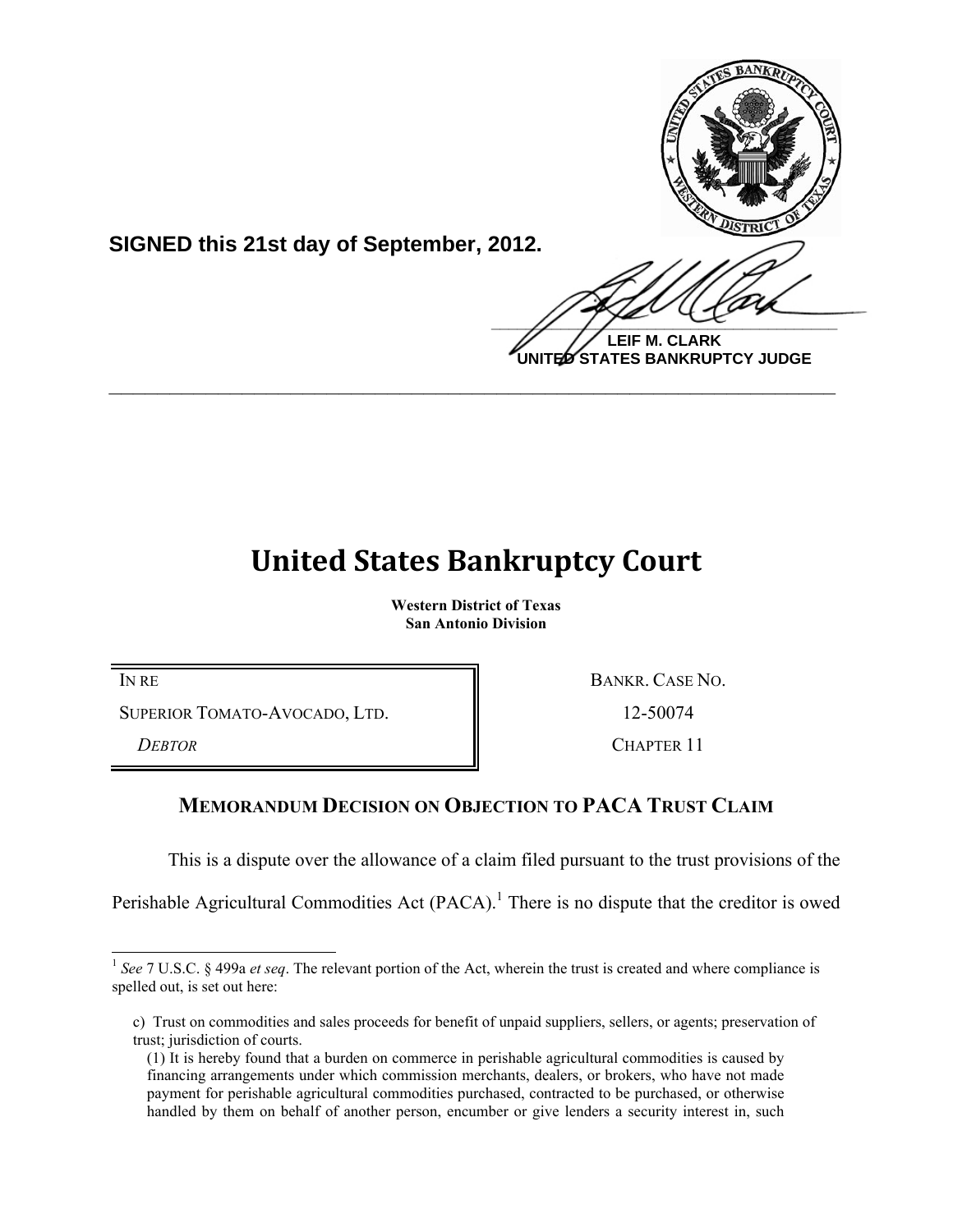money. The dispute focuses on whether the creditor's claim qualifies for payment out of the PACA "trusts" held by these bankruptcy estates,<sup>5</sup> by virtue of its claimed status as a "trust claim" under PACA. The court-appointed special PACA counsel<sup>6</sup> objected to the claim on grounds that

commodities, or on inventories of food or other products derived from such commodities, and any receivables or proceeds from the sale of such commodities or products, and that such arrangements are contrary to the public interest. This subsection is intended to remedy such burden on commerce in perishable agricultural commodities and to protect the public interest.

 $\overline{a}$ 

(2) Perishable agricultural commodities received by a commission merchant, dealer, or broker in all transactions, and all inventories of food or other products derived from perishable agricultural commodities, and any receivables or proceeds from the sale of such commodities or products, shall be held by such commission merchant, dealer, or broker in trust for the benefit of all unpaid suppliers or sellers of such commodities or agents involved in the transaction, until full payment of the sums owing in connection with such transactions has been received by such unpaid suppliers, sellers, or agents. Payment shall not be considered to have been made if the supplier, seller, or agent receives a payment instrument which is dishonored. The provisions of this subsection shall not apply to transactions between a cooperative association, as defined in section 15(a) of the Agricultural Marketing Act (12 U.S.C. 1141j(a)), and its members.

(3) The unpaid supplier, seller, or agent shall lose the benefits of such trust unless such person has given written notice of intent to preserve the benefits of the trust to the commission merchant, dealer, or broker within thirty calendar days (i) after expiration of the time prescribed by which payment must be made, as set forth in regulations issued by the Secretary, (ii) after expiration of such other time by which payment must be made, as the parties have expressly agreed to in writing before entering into the transaction, or (iii) after the time the supplier, seller, or agent has received notice that the payment instrument promptly presented for payment has been dishonored. The written notice to the commission merchant, dealer, or broker shall set forth information in sufficient detail to identify the transaction subject to the trust. When the parties expressly agree to a payment time period different from that established by the Secretary, a copy of any such agreement shall be filed in the records of each party to the transaction and the terms of payment shall be disclosed on invoices, accountings, and other documents relating to the transaction.

(4) In addition to the method of preserving the benefits of the trust specified in paragraph (3), a licensee may use ordinary and usual billing or invoice statements to provide notice of the licensee's intent to preserve the trust. The bill or invoice statement must include the information required by the last sentence of paragraph (3) and contain on the face of the statement the following: "The perishable agricultural commodities listed on this invoice are sold subject to the statutory trust authorized by section 5(c) of the Perishable Agricultural Commodities Act, 1930 (7 U.S.C. 499e(c)). The seller of these commodities retains a trust claim over these commodities, all inventories of food or other products derived from these commodities, and any receivables or proceeds from the sale of these commodities until full payment is received.".

(5) The several district courts of the United States are vested with jurisdiction specifically to entertain (i) actions by trust beneficiaries to enforce payment from the trust, and (ii) actions by the Secretary to prevent and restrain dissipation of the trust.

7 U.S.C. § 499e(c) (as amended by P.L. 104-48, §§ 6, 8(b), 109 Stat. 427-429 (Nov. 15, 1995)).

 $5$  The estate holds legal title to these trusts, and acts as trustee over the trusts, not only pursuant to section 541 of the Bankruptcy Code but also pursuant to section 499e(c) of title 7. However, the beneficial interest in the trusts is held<br>by the PACA Trust Claimants. See In re Kornblum & Co., 81 F.3d 280, 285-86 (2<sup>nd</sup> Cir. 1996).

 $6$  See Doc. # 31. A number of civil actions were pending in federal district court prior to this bankruptcy filing. The district court transferred all of these matters to this court, which in turn entered an order setting up a claims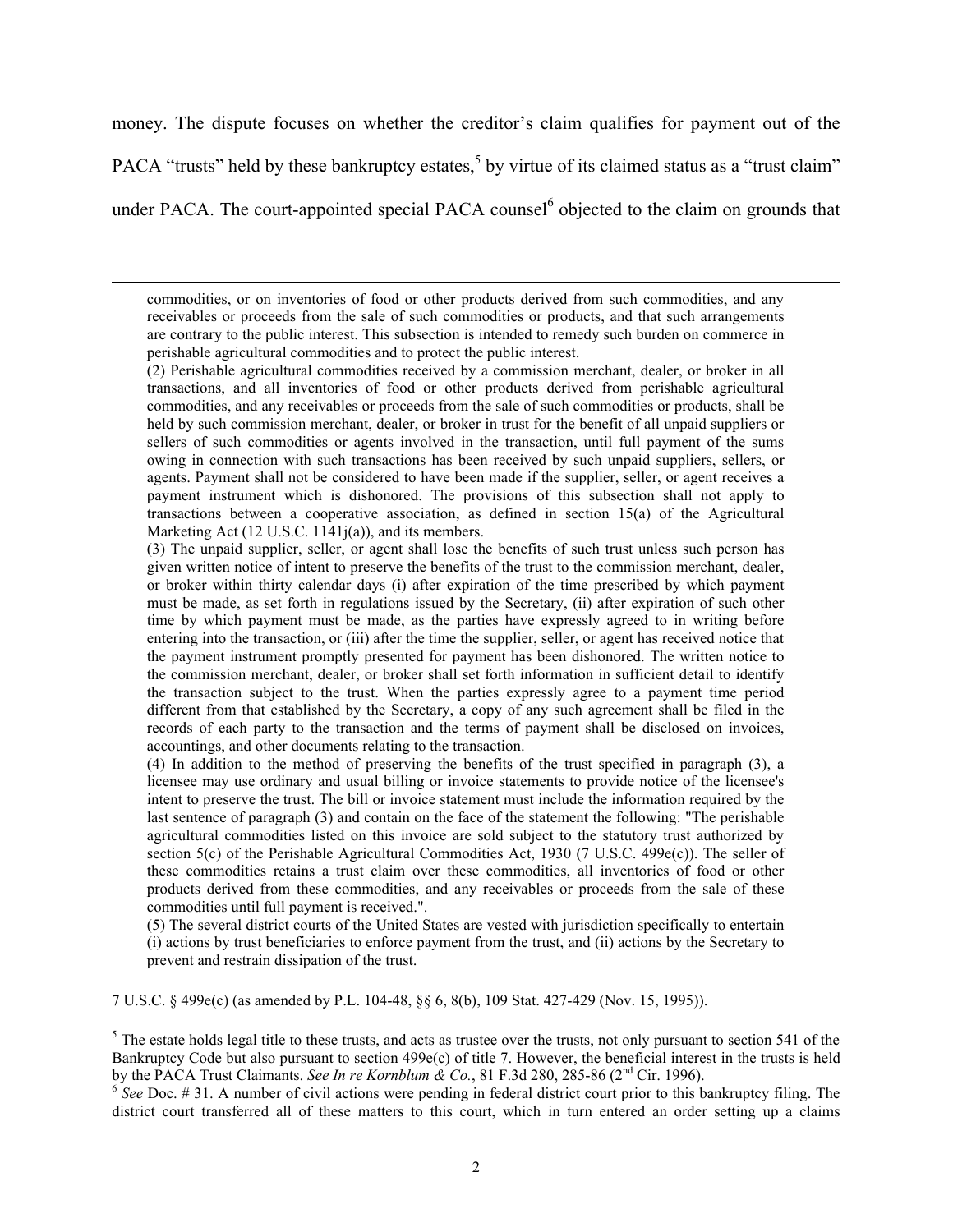the filing did not comply with the requirements of PACA, so that it did not qualify for priority of treatment. The creditor claims substantial compliance, and argues that, under the case law, that is all that is required.

## **Facts**

Superior Tomato-Avocado, Ltd. is a produce company, dealing mainly with tomatoes and avocados. It is a major supplier to grocery stores throughout Texas. Superior filed a Voluntary Petition under Chapter 11 on January 3, 2012. Prior to the bankruptcy, A&A Concepts, LLC sold produce to Superior, for which it was still owed \$150,595.88. A&A filed a Perishable Agricultural Commodities Act trust claim against Superior following the Chapter 11 filing, in accordance with the claims procedures order. On March 22, 2012, Special Counsel for Superior filed objections to  $A&A$ 's claim on the basis that  $A&A$ , as a non-PACA licensee, had failed to preserve its PACA trust rights in the manner required by the statute because it did not give Superior a separate timely written notice of intent.<sup>7</sup>

During the entire period in which A&A shipped and billed Superior for the produce that is the subject of this claim, A&A was not licensed by the U.S. Department of Agriculture as a PACA licensee. Nonetheless, A&A's invoices included dates, prices, subtotals, and other basic necessary information about what was shipped, when it was shipped, and what it cost. What is more, the invoices contained the sort of notice that *licensed* producers are entitled to use, but non-licensed users are not.8 As a non-licensee, A&A was required to send a *separate* notice

 $\overline{a}$ 

resolution process to resolve all PACA claims. The order appointed special counsel to review claims and to object when necessary. The procedure has proven to be cost effective, inuring to the benefit of the PACA Trust Claimants.

<sup>7</sup> The PACA statute contains a safe harbor for licensed producers, relieving them of this duty. *See* 7 U.S.C. §  $499e(c)(4)$ . Non-licensed producers must comply with subsection (c)(3), which imposes the separate notice obligation.

 $8$  *See* 7 U.S.C. § 499e(c)(4). The notice reads: "The perishable agricultural commodities listed on this invoice are sold subject to the statutory trust authorized by section 5(c) of the Perishable Agricultural Commodities Act, 1930 (7 U.S.C. 499e(c)). The seller of these commodities retains a trust claim over these commodities, all inventories of food or other products derived from these commodities, and any receivables or proceeds from the sale of these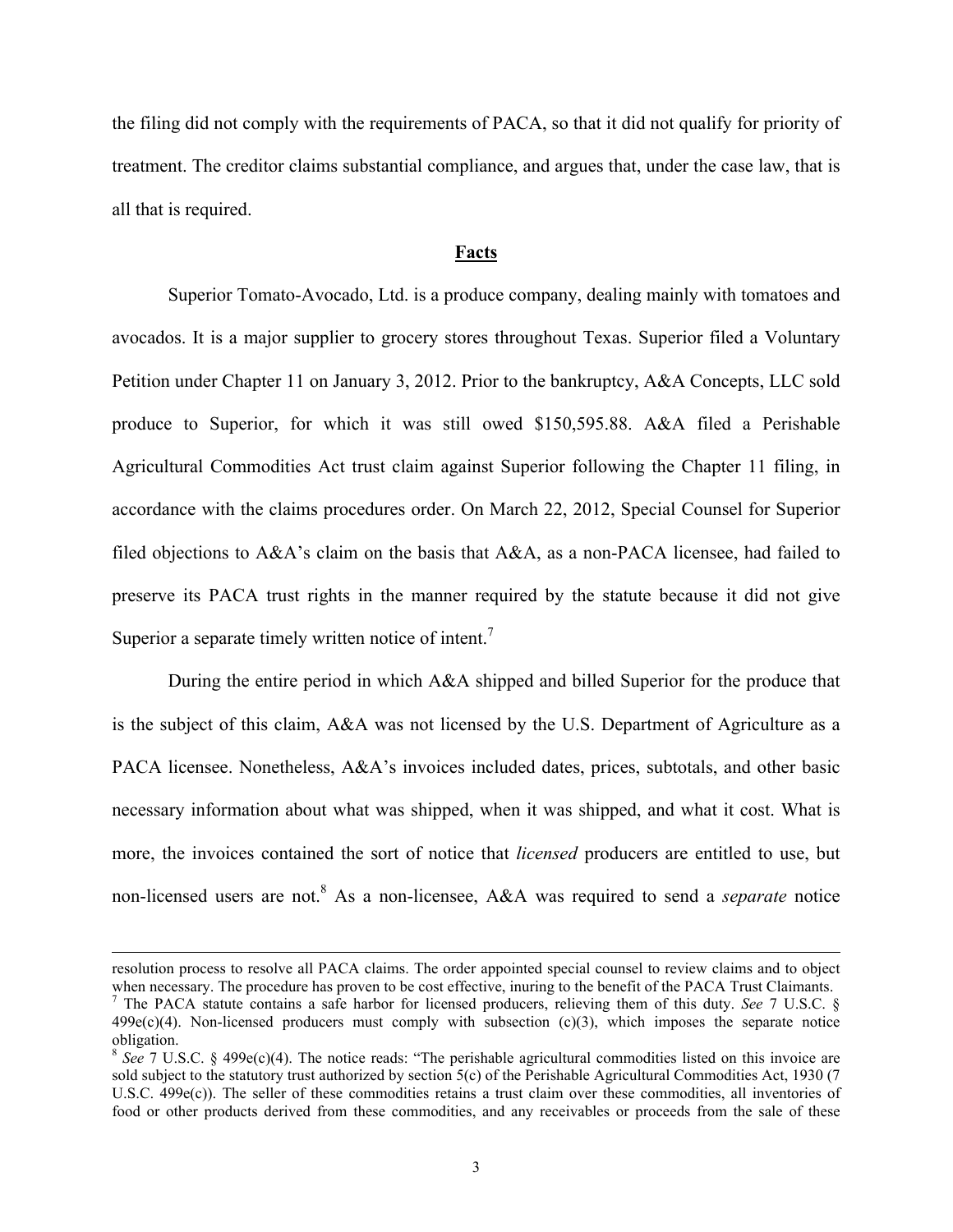containing the information set out in 7 U.S.C.  $499e(c)(3)$ . A&A sent a generic statement of account, a sheet entitled "NOTICE OF INTENT TO PRESERVE PACA TRUST BENEFITS," and about 100 invoices. The debtor's special counsel says this "notice" package does not comply with subparagraph (3) so the claim should not be allowed as a PACA claim. The claimant counters that it "substantially complies" and that is all that the law requires.

A hearing on the objection was held, and all parties had a full opportunity to present relevant evidence and to make their arguments. This decision now resolves the question presented.

## **Legal Analysis**

The idea of creating a trust for agricultural producers arose out of the Depression. The concern was that producers had little or no way to protect themselves from catastrophic loss when the buyer got into financial difficulties. Lenders, by contrast, could protect themselves with liens – usually without the producers ever realizing that the buyer's assets were no longer available to satisfy their claims. The PACA trust device helped to correct the inequity by giving the sellers a trust that took precedence over the claims of secured creditors. *In re Arctic Exp., Inc.*, 636 F.3d 781, 799 (6th Cir. 2011) (citing *Overton Distributors, Inc. v. Heritage Bank*, 340 F.3d 361, 365 (6th Cir. 2003)). Chief among the remedies created by PACA is this provision: "immediately upon delivery of the produce, a nonsegregated 'floating' trust [arises] in favor of unpaid sellers, which attaches to the products themselves and any proceeds." *Bocchi Americas Associates Inc. v. Commerce Fresh Marketing Inc.*, 515 F.3d 383, 388 (5th Cir. 2008). If the seller is not paid, the seller has a "superpriority" right that trumps the rights of a buyer's other

 $\overline{a}$ 

commodities until fully payment is received." Non-licensed producers, to obtain the benefits of the PACA trust, must give a separate written notice of intent to preserve the benefits of the trust within a specified time frame. *See* 7 U.S.C. § 499e(c)(3). In 1995, Congress added the special safe harbor now found in subsection (4), permitting the trust intent to be set out on the invoice itself, without having to send a separate notice within a specific time frame. Still, a producer does not *have* to be licensed for purposes of becoming a beneficiary of the trust. Licensing simply confers a procedural advantage.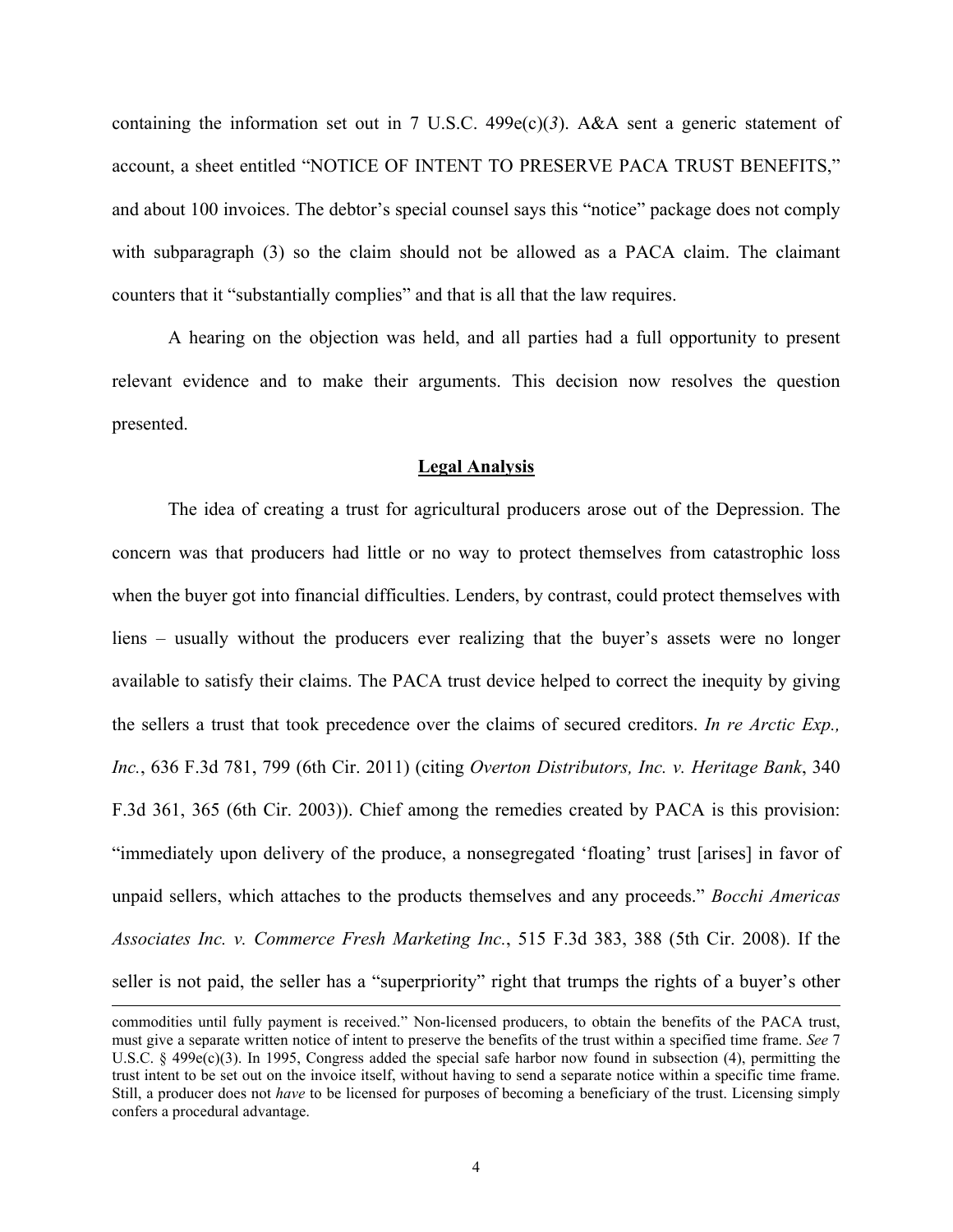secured and unsecured creditors. *Id*. Indeed, the right is more than a mere priority, because the estate is deemed to hold only a bare legal interest in the trust so created. *See In re Korblum & Co.*, 81 F.3d 280 ( $2<sup>nd</sup>$  Cir. 1996). The remedy is thus both powerful and valuable.

In order for a producer to take advantage of these remedies, however, PACA sets out certain requirements by which sellers must abide, one of which is that the seller must give written notice of their intent to preserve a trust claim. 7 U.S.C. § 499e(c)(3). The requirements relevant to the issue before the court revolve around the seller's duty to give the buyer notice to preserve the benefits of the trust. The relevant parts state:

**(3)** The unpaid supplier, seller, or agent shall lose the benefits of such trust unless such person has given written notice of intent to preserve the benefits of the trust to the commission merchant, dealer, or broker within thirty calendar days

- (i) after expiration of the time prescribed by which payment must be made, as set forth in regulations issued by the Secretary,
- (ii) after expiration of such other time by which payment must be made, as the parties have expressly agreed to in writing before entering into the transaction, or
- (iii) after the time the supplier, seller, or agent has received notice that the payment instrument promptly presented for payment has been dishonored.

The written notice to the commission merchant, dealer, or broker shall set forth information in sufficient detail to identify the transaction subject to the trust. When the parties expressly agree to a payment time period different from that established by the Secretary, a copy of any such agreement shall be filed in the records of each party to the transaction and the terms of payment shall be disclosed on invoices, accountings, and other documents relating to the transaction.

7 U.S.C. § 499e(c)(3). As earlier noted, had A&A been a licensee, then its preprinted notice on

the bottom of its invoices would have been sufficient. *See* 7 U.S.C § 499e(c)(4). But A&A never

bothered to become a licensee. Thus, the notice language on the bottom of the invoices, standing

alone, does A&A no good whatsoever. A&A has to have complied with subsection (c)(3) in

order qualify as a claimant against the trust.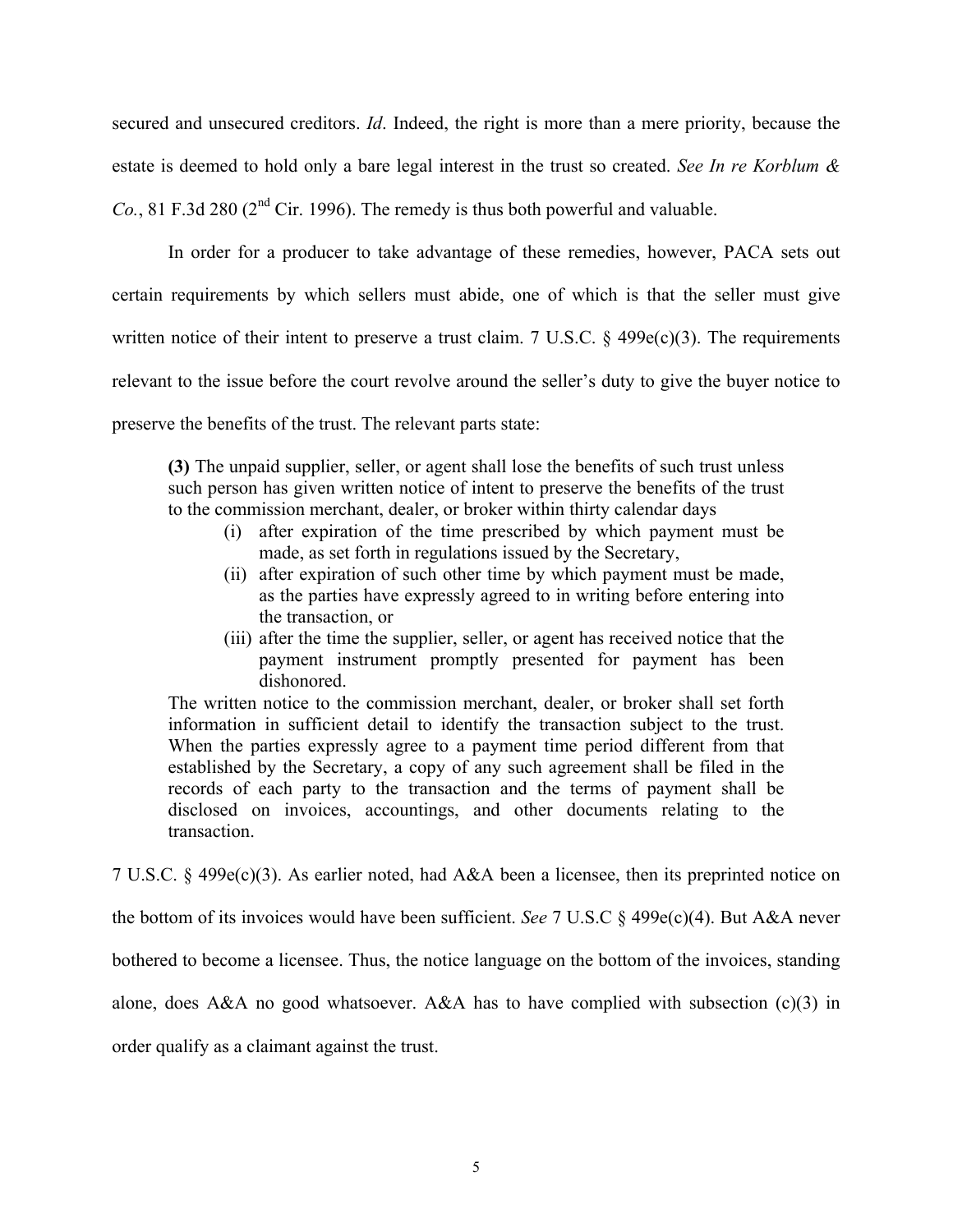If the statutory requirement set out in subsection  $(c)(3)$  is interpreted strictly, then A&A indeed did fail to comply with PACA's notice requirements. If the PACA guidelines are read as requiring only "substantial compliance," however, then A&A's notification efforts would pass muster, substantially meeting the PACA requirements, as the inclusion of statutory language on the invoice, coupled with their being attached to a document entitled "NOTICE OF INTENT TO PRESERVE PACA TRUST BENEFITS," would give "written notice of intent to preserve the benefits of the trust" and would "set forth information in sufficient detail to identify the transaction subject to the trust." 7 U.S.C. § 499e(c)(3). Unfortunately, courts are split on whether compliance with the notice requirements of PACA must be strict or merely substantial.

Only one Fifth Circuit decision has addressed the strict versus substantial compliance issue, and unfortunately does not clearly endorse either approach. The court ruled that strict compliance was required in the case before it, but then specifically limited its holding to the facts of the case. As it turned out there was a contract between the parties, which expressly provided that strict compliance with regulations was required. *Interstate Contracting Corp v. City of Dallas, Tex.,* 407 F.3d 708, 727 (5th Cir. 2005). Thus, we only know that the court was committed to a strict construction of a written contract. We have no indication whether strict compliance with the statute's directive would be required absent such a contractual provision.

A lower court case within the circuit, *Ruby Robinson Co., Inc. v. Kalil Fresh Marketing, Inc.*, 2009 WL 3378419, at \*7 (S.D. Tex. 2009), acknowledged the split of authority in the case law, but declined to pick a side, because the seller had not met even the lower standard.

The weight of authority as well as the current trend in the case law around the country both tip in favor of the substantial compliance standard. *In re W.L. Bradley Co., Inc.,* 75 B.R. 505, 511–12 (Bankr. E.D.Pa. 1987) (Allowing substantial compliance furthers industry wide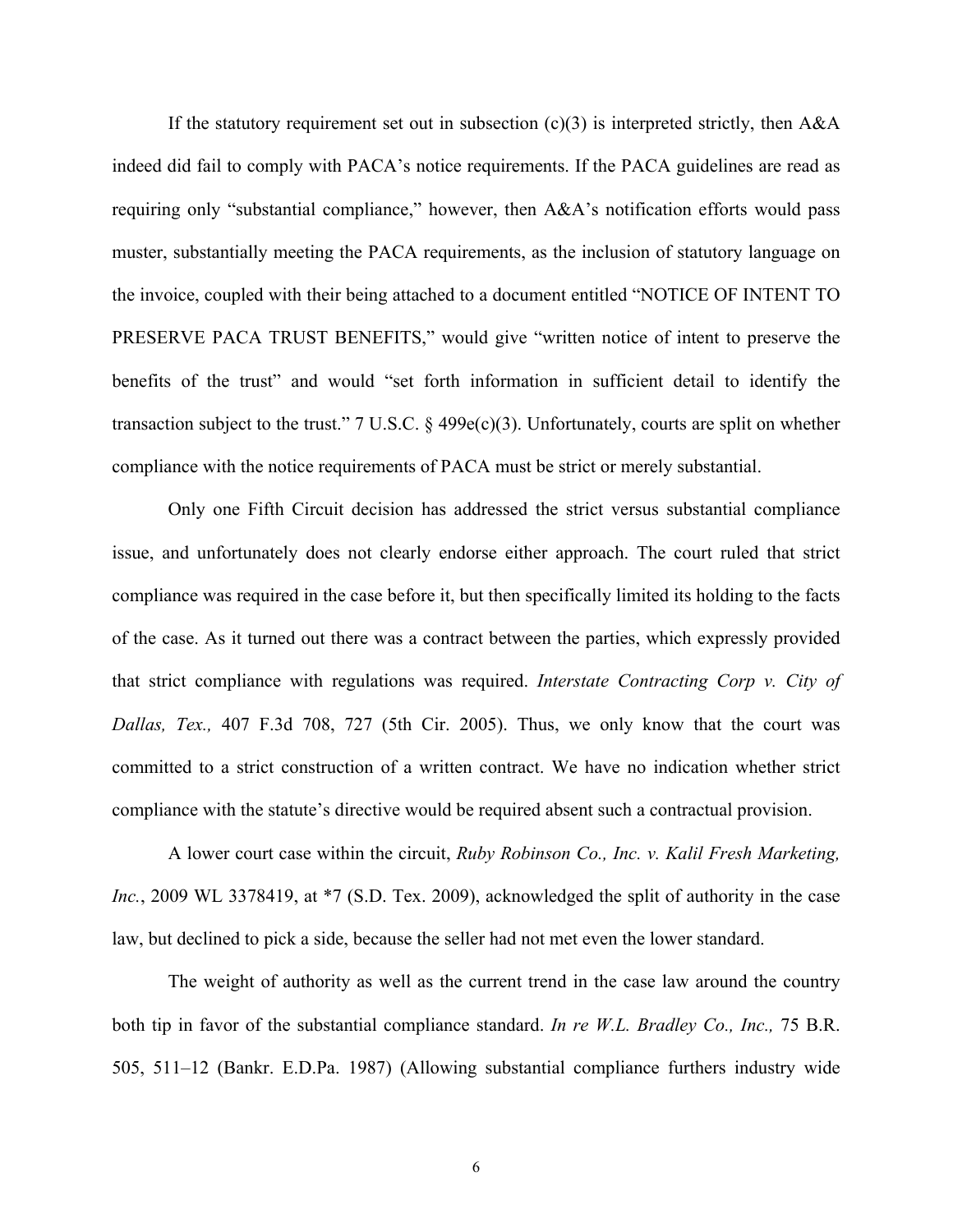efficiency with little to no practical side effects, while conversely, if the notice requirement was construed strictly, it may "have some practical, industry-wide significance."); *Hull Co. v. Hauser's Foods, Inc.*, 924 F.2d 777 (8th Cir. 1991) (Requiring strict compliance with the regulation would thwart the remedial nature of the statute.); *In re Carlton Fruit Co., Inc.,* 84 B.R. 810, 812 (Bankr. M.D.Fla. 1988); *In re Lombardo Fruit and Produce Co.,* 107 B.R. 654 (Bankr. E.D.Mo. 1989); *Atlantic Coast Produce, Inc. v. McDonald Farms, Inc.,* 2005 WL 1785137, at \*1–2 (W.D. Va. 2005) (permitting substantial compliance with statutory text); *Food Authority, Inc. v. Sweet & Savory Fine Foods, Inc.*, 2011 WL 477714, at \*3 (E.D.N.Y. 2011) (unpublished opinion). Courts favoring substantial compliance cite the general congressional intent to protect produce sellers, and thus conclude that the notice requirements should be liberally constructed in favor of produce sellers in order to align with legislative intent. *Hull Co.*, 924 F.2d at 783; *In re W.L. Bradley Co., Inc.,* 75 B.R. at 511–12 ("the general legislative intent to establish increased protection and an effective remedy for sellers, suppliers and agents.").

A more relaxed compliance standard means that more producer creditor claims would qualify for the *de facto* priority that the PACA trust provisions confer. To answer the charge that priorities in the Code are normally strictly and narrowly construed (because they run counter to the Code's underlying purpose of achieving equality of distribution), courts subscribing to the majority rule point to the legislative history to section 541, which they maintain demonstrates that PACA is in fact *not* inconsistent with the Bankruptcy Code or its underlying policy. Said one court: "Indeed, the legislative history of 541(a), which defines the property of the bankruptcy estate, provides that '[n]either this section nor section 545 will affect various statutory provisions that . . . create [ ] a trust fund for the benefit of a creditor of the debtor. *See* Packers and Stockyards Act section 206, 7 USC Section 196.' H.R.REP. No. 95–595, 95th Cong., 1st Sess.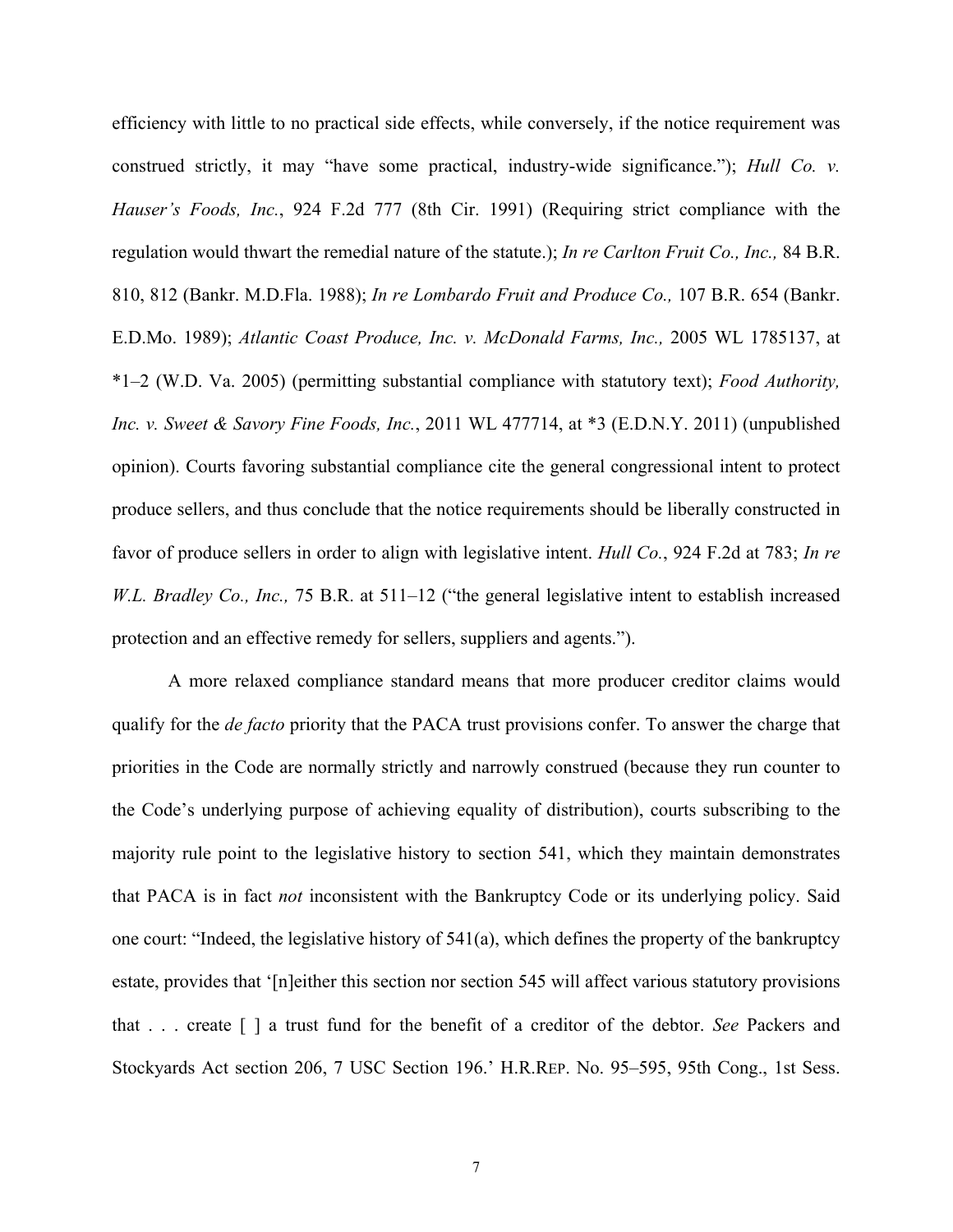367–8 (1977); S.REP. No. 95–989, 95th Cong., 2d Sess. 82–3 (1978), U.S.CODE CONG. & ADMIN.NEWS 1978, pp. 5787, 5868, 6324." *In re Richmond Produce Co., Inc.*, 112 B.R. 364, 373 (Bankr. N.D.Cal. 1990), *overruled on other grounds*, *Middle Mountain Land & Produce Inc. v. Sound Commodities Inc*., 307 F.3d 1220 (9th Cir. 2002). The *Richmond Produce* court also noted that the "substantial compliance" standard was more consistent with PACA's purpose. *Id.*, at 373. PACA's language supports substantial compliance because the only *express* requirement concerning notice is that the notice state the claimant's intent to preserve the benefits of the trust. *Id*.; *see generally Produce Alliance v. Let-Us Produce*, 776 F.Supp.2d 197, 203-04 (E.D. Va. 2011) (discussing PACA's limited express requirements); *Hull Co. v. Hauser's Foods, Inc.*, 924 F.2d 777, 783 ( $8^{th}$  Cir. 1991).

The minority of courts favoring strict compliance have done so with two arguments. The first says that PACA is in conflict with the fundamental goals of the Bankruptcy Code and as a result, PACA requirements must be construed narrowly or strictly when such claims are asserted in a bankruptcy court. Goes the argument, PACA asserts themes and regulations that stand in direct opposition to the fundamental functions of the Bankruptcy Code, which is to assure a *pro rata* distribution with a minimum of special priorities for otherwise similarly entitled creditors. Thus, produce seller-creditors should only receive the special PACA protections if they specifically follow PACA's requirements, and those requirements should be strictly construed. *See In re Chipwich, Inc.*, 165 B.R. 135 (Bkrtcy. S.D.N.Y. 1994) ("PACA's trust provisions give greatly enhanced protection to sellers of perishable agricultural commodities that are unavailable to other creditors, but such protection is incompatible with one of the fundamental objectives of the Bankruptcy Code, which is to provide equal treatment to similarly situated creditors." (citing *Clarke v. Rogers,* 228 U.S. 534, 544, 33 S.Ct. 587 (1913) (stating that "the fundamental purpose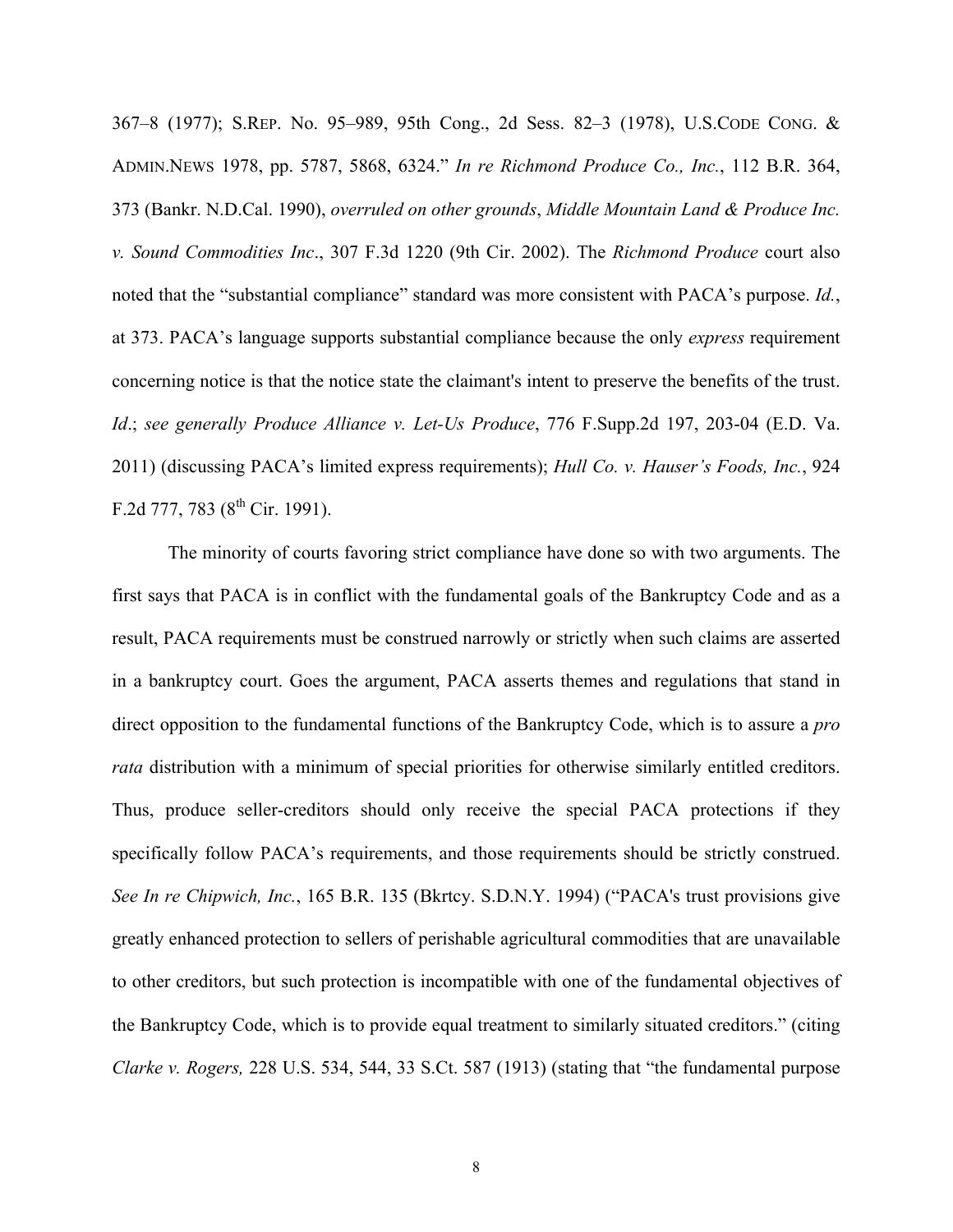of the Bankruptcy Law . . . is equality between creditors")); *In re D.K.M.B., Inc.,* 95 B.R. 774 (Bankr. D.Colo. 1989) ("importance of the Congressional intent behind the Bankruptcy Code, which is to provide an orderly, fair and equitable distribution of a debtor's assets among its creditors. The application of the 1984 PACA amendments in this case would effectively prevent the equitable distribution of debtor's assets among its creditors."); *but cf. In re San Joaquin Food Service, Inc.,* 958 F.2d 938, 940 (9th Cir. 1992) (requiring strict compliance with PACA's statutory text, but suggesting that substantial compliance with its implementing regulations suffices).

The minority position in favor of strict compliance fails on two grounds. First, as the *Richmond Produce* court accurately noted, Congress explained that neither section 541 nor 545 are intended to affect other statutory provisions that create a trust for the benefit of a creditor, such as the Packers and Stockyards Act and the Perishable Agricultural Commodities Act. <sup>9</sup> *See In re Fresh Approach, Inc*., 51 B.R. 412, 419 (Bankr. N.D. Tex. 1985).

Secondly, even if PACA were in conflict with the Bankruptcy Code, PACA would still function as the controlling statute, for two reasons. A specific statute usually controls over a general one, without regard to priority of enactment. *Bulova Watch Co. v. United States,* 365 U.S. 753, 758, 81 S.Ct. 864, 6 L.Ed.2d 72 (1961). PACA provides a special remedy for a specific class of creditors when there is not enough money to go around, while the Bankruptcy Code affords a more general remedy for that sort of situation. *See Overton Distributors, Inc. v. Heritage Bank*, 340 F.3d 361, 365 (6th Cir. 2003). PACA is the more specific statute, and so emerges as the controlling law. Further, the earlier enacted law generally yields to the more

<sup>9</sup>  $9$  The legislative history of 541 states: "Neither this section [541] nor section 545 will affect various statutory provisions that give a creditor a lien that is valid both inside and outside bankruptcy against a bona fide purchaser of property from the debtor, or that creates a trust fund for the benefit of creditors meeting similar criteria. " *See* Packers and Stockyards Act § 206, 7 U.S.C. 196 (1976).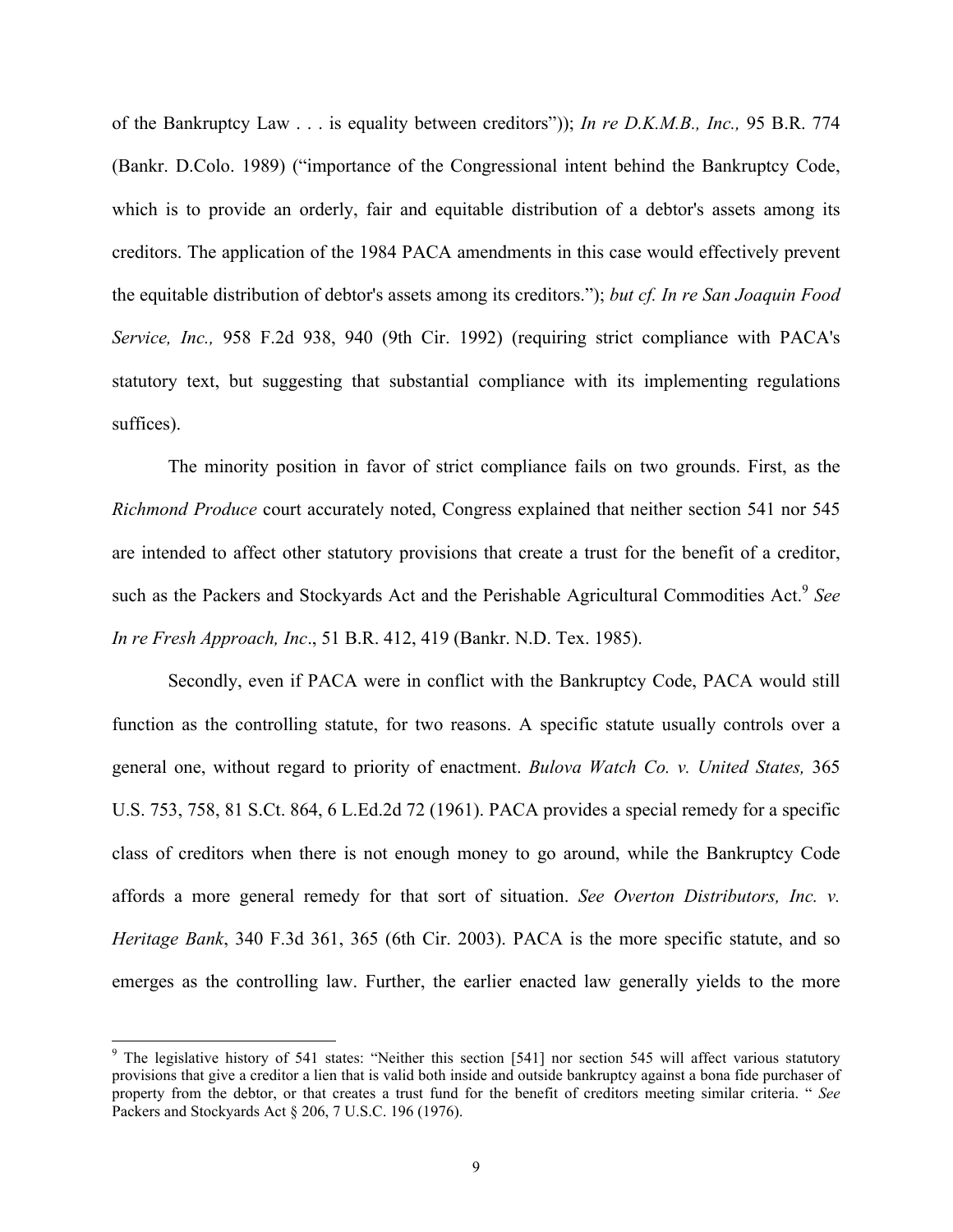recently enacted one. *Quinn v. Gates,* 575 F.3d 651, 655 (7th Cir. 2009) (finding that "[t]o the extent of incompatibility, an old rule generally yields to a new one"). PACA was first enacted in 1930, but Congress amended PACA in 1984 to include the statutory trust for the protection of unpaid sellers.<sup>10</sup> It was amended again, in 1995, to add the special protection for licensed producers, making it even easier for producers to claim their priority.<sup>11</sup> The present text of Title 11, commonly referred to as the Bankruptcy Code, was enacted in 1978, and while Congress made "numerous technical changes to the Code in the Bankruptcy Amendments and Federal Judgeship Act of 1984, Pub.L. 98–353, 98 Stat. 380," none of those changes are relevant to this decision. *Kelly v. Robinson*, 479 U.S. 36, 44, 107 S. Ct. 353, 358 (1986). PACA, as the later statute, takes precedence in the event of a conflict.

The minority view also supports strict compliance with the observation that the language of PACA  $\S$  499 $e(c)(3)$  is unambiguous and must therefore be construed strictly in conjunction with the necessary USDA notice regulations. *In re Marvin Properties, Inc.,* 854 F.2d 1183 (9th Cir. 1988) (The language of  $\S$  499e(c)(3) is unambiguous on its face. The same is true of USDA notice regulations, and both must be followed in strict compliance.); *Hintz & Reiman, Inc. v. J&J Produce*, 2006 WL 709106 (S.D.N.Y. 2006) (unpublished opinion); *see also* 7 CFR 46.46(f);<sup>12</sup>

(i) The names and addresses of the trust beneficiary, seller-supplier, commission merchant, or agent and the debtor, as applicable,

(iv) The amount past due and unpaid.

 $10$  7 U.S.C. 499a; Perishable Agricultural Commodities Act, 1930, act June 10, 1930, ch. 436, 46 Stat. 531; Pub. L. 98-273, Sec. 1, May 7, 1984, 98 Stat. 165.

<sup>&</sup>lt;sup>11</sup> *See* 7 U.S.C. § 499e(c)(4), P.L. 104-48, §§ 6, 8(b), 109 Stat. 427, 429 (Nov. 15, 1995). <sup>12</sup> Here is the relevant language of the regulation:

<sup>(</sup>f) Filing notice of intent to preserve trust benefits.

<sup>(1)</sup> Notice of intent to preserve benefits under the trust must be in writing, must include the statement that it is a notice of intent to preserve trust benefits and must include information which establishes for each shipment:

<sup>(</sup>ii) The date of the transaction, commodity, invoice price, and terms of payment (if appropriate),

<sup>(</sup>iii) The date of receipt of notice that a payment instrument has been dishonored (if appropriate), and

<sup>7</sup> C.F.R. 46.46(f)(1) (2012).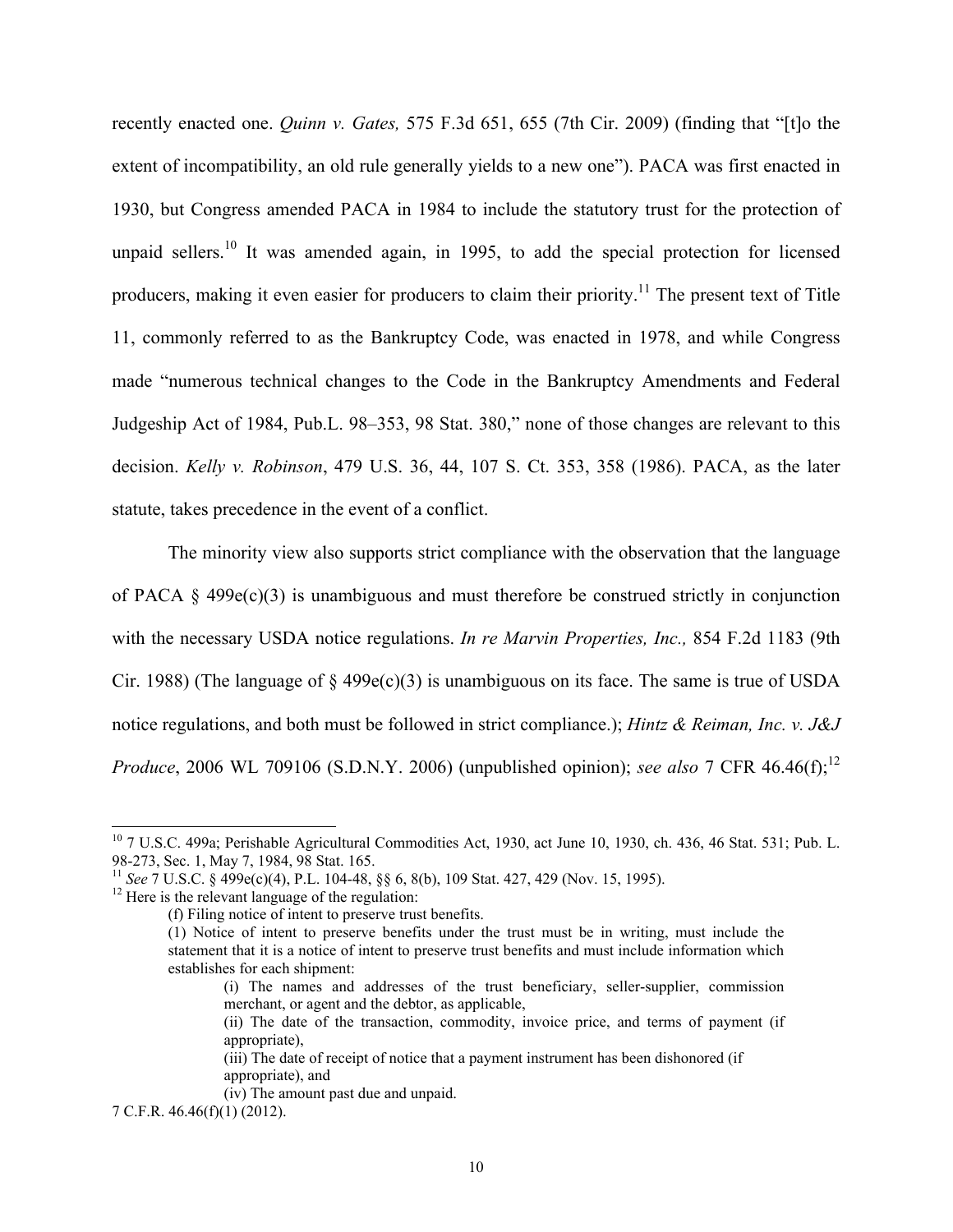*see generally Chevron, U.S.A. Inc. v. Natural Resources Defense Council*, 467 U.S. 837, 842-43 (1984) (announcing the general rule that courts are to defer to the statutory construction of the agency that administers the statute, if that construction is permissible). However, PACA itself does not direct the USDA to enact regulations as to the contents of the notice. Even were there such regulations, the court is not required to give them the same level of deference that they would otherwise have had those regulations been promulgated under compulsion of law. *Onslow County, N.C. v. U.S. Dept. of Labor*, 774 F.2d 607, 611 (1985); *see also United States v. Caceres,* 440 U.S. 741, 749, 99 S.Ct. 1465, 1470, (1978). Finally, the regulation does not actually *interpret* the statute so much as it *regurgitates* the statute's words. *Chevron* deference (thank goodness) applies only to the former, and not to the latter.

The court concludes the majority rule is the correct one. Thus, A&A was only required to substantially comply with section  $499e(c)(3)$  in order to satisfy that provision's notice directive. A&A substantially followed a set guidelines set forth by the PACA, providing Superior sufficient notice that A&A intended to preserve its rights to bring a PACA trust claim. The clear statement regarding intent, coupled with attaching the specific invoices with respect to which it claimed a trust, is sufficient to meet the requirements set out in section  $499e(c)(3)$ .

The parties announced on the record that only a portion of the claim is entitled to trust treatment, because some of the invoices fell outside the notice window. The court's ruling here ratifies the agreement of the parties with regard to that portion of the claim to which the parties had previously agreed did not qualify for the trust for reasons other than the substantial compliance issue the subject of this decision.